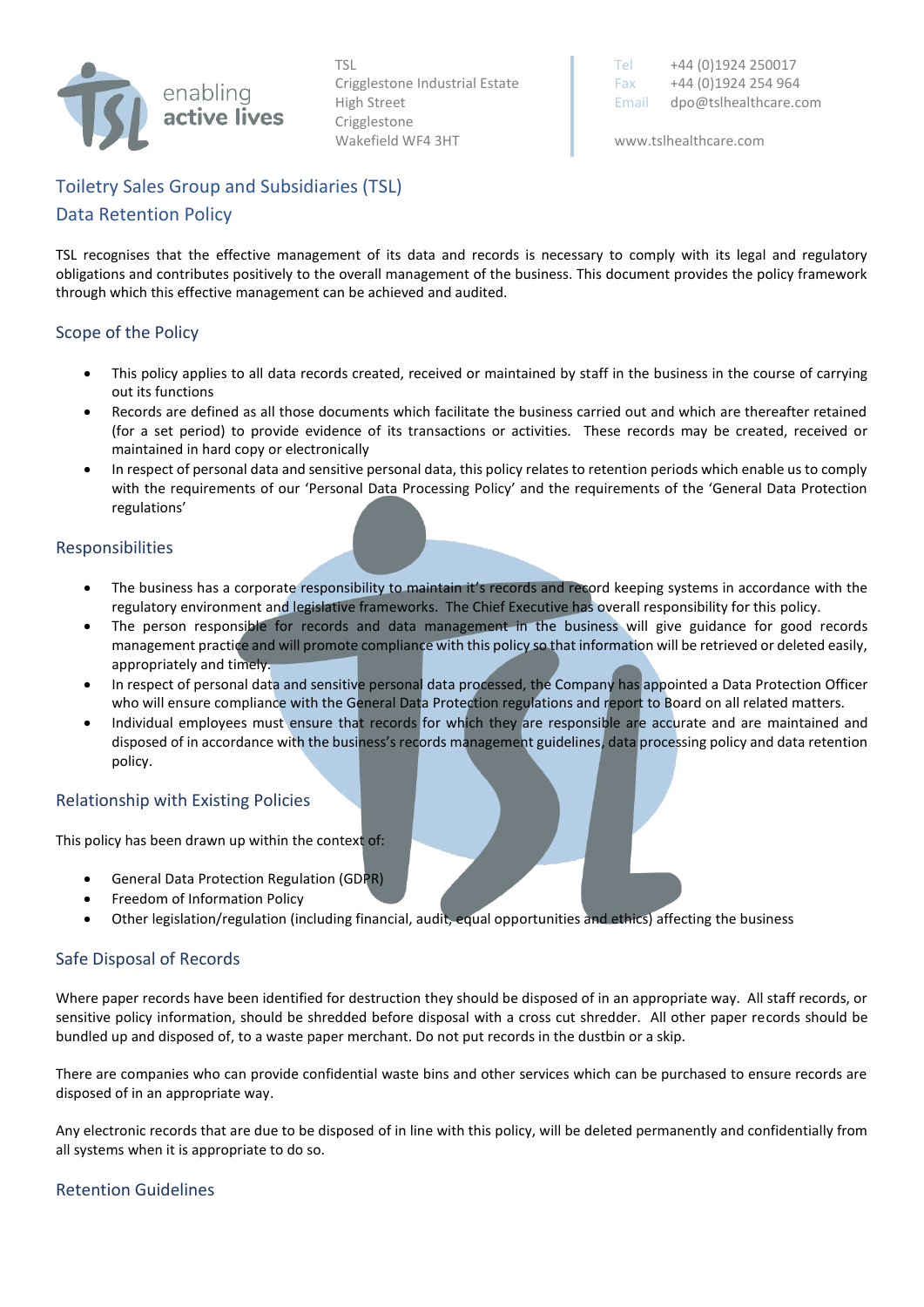# [Type here]

Some of the following retention guidelines are governed by statute. Others are guidelines following best practice. Every effort has been made to ensure these retention periods are compliant with the General Data Protection Regulation 2018 and other regulatory requirements. Managing these retention guidelines will be deemed to be 'normal processing' under this legislation.

#### Data Retention Schedule

Please refer to the **Data Retention Schedule (see Appendix 1)** for more information or specific timescales regarding the retaining of personal data.

In order to classify the data, we have classified the data in terms of its sensitivity within the company.

| <b>Sensitivity Level</b> | <b>Detail</b>                                                                                                                                           |
|--------------------------|---------------------------------------------------------------------------------------------------------------------------------------------------------|
| Secret                   | Sensitive personal data held in HR or finance in order to be legally<br>complaint. Access to this data is limited to key employees in the<br>department |
| Confidential             | Information specific to a process or person. Access to this data is<br>available to specific key staff, company directors or senior managers.           |
| Internal Only            | Information in this area is free to be shared internally but should not be<br>sent externally.                                                          |
| Unrestricted             | Data that is free to share                                                                                                                              |

# Data Destruction

Data destruction is a critical component of a data retention policy. Data destruction ensures that the company will use data efficiently thereby making data management and data retrieval more cost effective. Exactly how certain data should be destroyed is covered in the Data Classification Policy.

When the retention timeframe expires, the company must actively destroy the data covered by this policy. If a user feels that certain data should not be destroyed, he or she should identify the data to his or her supervisor so that an exception to the policy can be considered. Since this decision has long-term legal implications, exceptions will be approved only by a member or members of the company's management team.

The company specifically directs users not to destroy data in violation of this policy. Destroying data that a user may feel is harmful to himself or herself is particularly forbidden or destroying data in an attempt to cover up a violation of law or company policy.

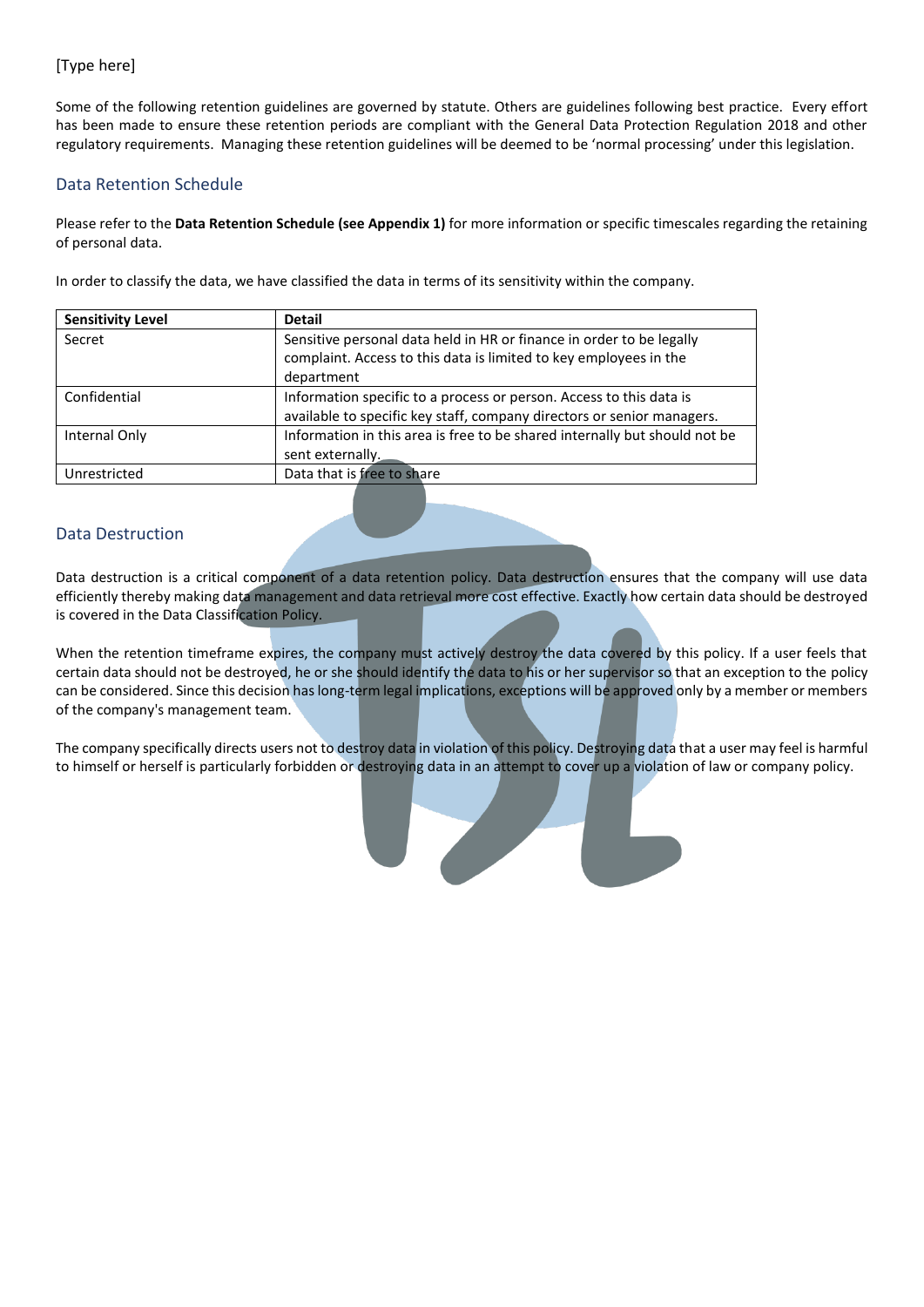| Department | Type of Data                                                              | Sensitivity of Data | Purpose of Data                                                          | <b>Retention Period</b>                                          | Comments                                                                                                       |
|------------|---------------------------------------------------------------------------|---------------------|--------------------------------------------------------------------------|------------------------------------------------------------------|----------------------------------------------------------------------------------------------------------------|
| <b>HR</b>  | HR files and training records,<br>including disciplinary records          | Secret              | Ensure that all relevant data is<br>retained to meet legal<br>compliance | 6 years after employment<br>ceases                               | Currently held as Hard Copies. To<br>be transitioned to Electronic<br>copies to ease management of the<br>data |
| HR         | Disciplinary warnings                                                     | Secret              | Ongoing monitoring of staff<br>performance                               | Once they have expired in<br>line with disciplinary<br>procedure | Currently held as Hard Copies. To<br>be transitioned to Electronic<br>copies to ease management of the<br>data |
| <b>HR</b>  | <b>Working Time Records</b>                                               | Secret              | Ensure that all relevant data is<br>retained to meet legal<br>compliance | 2 years from date made                                           | Currently held as Hard Copies. To<br>be transitioned to Electronic<br>copies to ease management of the<br>data |
| <b>HR</b>  | Parental Leave                                                            | Secret              | Ensure that all relevant data is<br>retained to meet legal<br>compliance | 5 years after birth / taking<br>of leave                         | Currently held as Hard Copies. To<br>be transitioned to Electronic<br>copies to ease management of the<br>data |
| HR/Finance | Wage and Salary records<br>including overtime records and<br>bonuses.     | Secret              | Ensure that all relevant data is<br>retained to meet legal<br>compliance | 7 years                                                          | Hard copy printed for initial use<br>but disposed of after use. Long<br>term data stored electronically.       |
| Finance    | Payroll and HMRC records                                                  | Secret              | Ensure that all relevant data is<br>retained to meet legal<br>compliance | 7 years                                                          | Stored electronically                                                                                          |
| <b>HR</b>  | Right to work in UK                                                       | Confidential        | Ensure that all relevant data is<br>retained to meet legal<br>compliance | 5 years after end of<br>employment                               | Currently held as Hard Copies. To<br>be transitioned to Electronic<br>copies to ease management of the<br>data |
| <b>HR</b>  | Medical records/Sick Notes                                                | Secret              | Ensure that all relevant data is<br>retained to meet legal<br>compliance | 40 years                                                         | Currently held as Hard Copies. To<br>be transitioned to Electronic<br>copies to ease management of the<br>data |
| <b>HR</b>  | Assessments for Health & Safety<br>purposes including accident<br>reports | Secret              | Ensure that all relevant data is<br>retained to meet legal<br>compliance | 40 years                                                         | Currently held as Hard Copies. To<br>be transitioned to Electronic<br>copies to ease management of the<br>data |
| H&S        | <b>Health and Safety Reports</b>                                          | Confidential        | Monitor of H&S on site                                                   | 6 Years                                                          | Stored electronically                                                                                          |
| H&S        | <b>Health and Safety Records</b>                                          | Confidential        | Held for Legal compliance                                                | 40 Years                                                         | Stored electronically                                                                                          |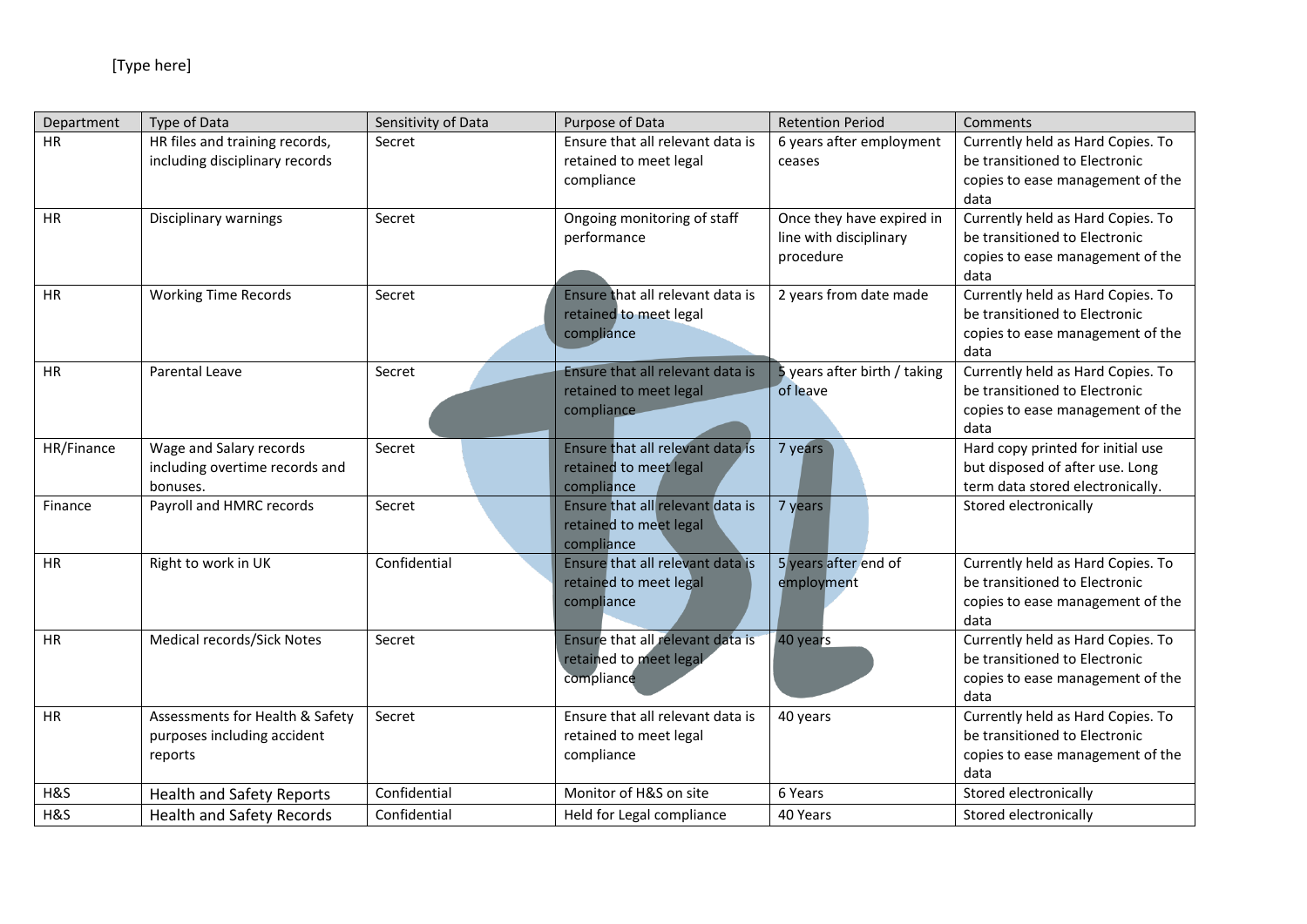| Department         | Type of Data                                                                 | Sensitivity of Data             | Purpose of Data                                                          | <b>Retention Period</b>                                                        | Comments                                                                                                                            |
|--------------------|------------------------------------------------------------------------------|---------------------------------|--------------------------------------------------------------------------|--------------------------------------------------------------------------------|-------------------------------------------------------------------------------------------------------------------------------------|
| Finance            | Pension records                                                              | Secret                          | Ensure that all relevant data is<br>retained to meet legal<br>compliance | 12 years after benefit<br>ceases                                               | In conjunction with pension<br>provider                                                                                             |
| <b>HR</b>          | Redundancy details and<br>calculations                                       | Confidential                    | Ensure that all relevant data is<br>retained to meet legal<br>compliance | 6 years from date of<br>redundancy                                             | Currently held as Hard Copies. To<br>be transitioned to Electronic<br>copies to ease management of the<br>data                      |
| <b>HR</b>          | <b>Statutory Mat Pay records</b><br>calculations and certificates<br>(MATB1) | Confidential                    | Ensure that all relevant data is<br>retained to meet legal<br>compliance | 3 years after the end of<br>the tax year in which<br>maternity period ends     | Provided as hard copy, to be<br>scanned into system and original<br>returned to employee                                            |
| HR / Dept<br>Heads | Appraisals                                                                   | Confidential                    | Ongoing evaluation of Staff                                              | 6 years after employment<br>ceases                                             | Currently held as Hard Copies. To<br>be transitioned to Electronic<br>copies to ease management of the<br>data                      |
| HR / Dept<br>Heads | CV from Prospective Employees                                                | Confidential                    | <b>Employment of new staff</b>                                           | To be held for a maximum<br>of 1 year after the original<br>application        | Held to allow contact / review of<br>prospective employees. To be<br>retained electronically.                                       |
| HR / Dept<br>Heads | Interview notes                                                              | Confidential                    | <b>Employment of new staff</b>                                           | To be held for a maximum<br>of 1 year after the original<br>application        | Held to allow contact / review of<br>prospective employees. To be<br>retained electronically.                                       |
| HR / Finance       | <b>Employee Bank Account Details</b>                                         | Secret                          | Payment of staff                                                         | To be deleted after final<br>pay check.                                        | Provided originally on new starter<br>form. Transferred to electronic<br>system and paper copy destroyed.                           |
| All                | <b>Electronic Direct contact</b><br>information                              | Internal Only                   | Ongoing working relationships                                            | Maintained for lifetime of<br>Contacts working<br>relationship with TSL        | Managed by individual in line with<br>business needs.                                                                               |
| All                | <b>Business Cards</b>                                                        | Internal Only                   | Ongoing working relationships                                            | Maintained for lifetime of<br><b>Contacts working</b><br>relationship with TSL | Hard Copy retained. Managed by<br>individual in line with business<br>needs.                                                        |
| All                | Hard copy contact information                                                | Internal Only                   | Ongoing working relationships                                            | Maintained for lifetime of<br>Contacts working<br>relationship with TSL        | Managed by individual in line with<br>business needs.                                                                               |
| All                | Project Data                                                                 | Internal Only /<br>Unrestricted | Ongoing working relationships                                            | Lifetime of product and<br>linked products                                     | These are held both as hard copy<br>and electronically. These hold<br>minimal Personal data (mainly<br>contact information) and are |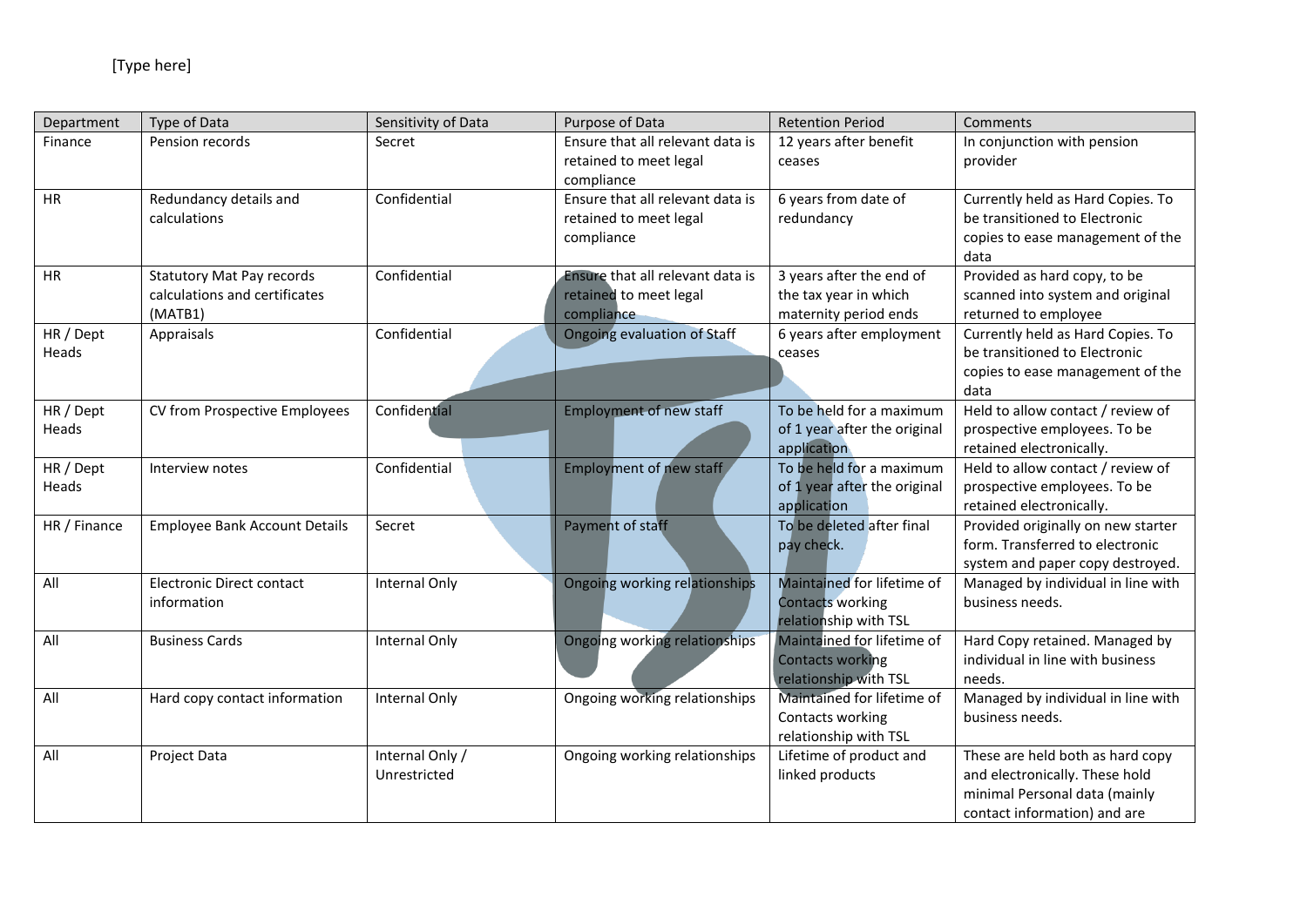| Department | Type of Data                    | Sensitivity of Data         | Purpose of Data                  | <b>Retention Period</b>     | Comments                             |
|------------|---------------------------------|-----------------------------|----------------------------------|-----------------------------|--------------------------------------|
|            |                                 |                             |                                  |                             | retained to ensure that we can       |
|            |                                 |                             |                                  |                             | work efficiently on future projects  |
| Technical  | Panel Test                      | Confidential / Unrestricted | <b>Evaluation of Products</b>    | Final Panel Test are held   | The original form contains           |
|            |                                 |                             |                                  | for lifetime of product.    | sensitive information. This is       |
|            |                                 |                             |                                  | Completed forms are         | anonymised in the final report and   |
|            |                                 |                             |                                  | disposed after transfer of  | original form destroyed.             |
|            |                                 |                             |                                  | data into reports           |                                      |
| Technical  | Complaints                      | Confidential                | Monitoring of issues             | The complaint is logged in  | The health questionnaire holds       |
|            |                                 |                             |                                  | a database for trend        | some sensitive information so is     |
|            |                                 |                             |                                  | analysis. The original      | scanned and held electronically      |
|            |                                 |                             |                                  | complaint is stored for the | with the original destroyed once     |
|            |                                 |                             |                                  | lifetime of the product     | the information has been used.       |
|            |                                 |                             |                                  | plus 7 years for legal      |                                      |
|            |                                 |                             |                                  | compliance. Completed       |                                      |
|            |                                 |                             |                                  | health questionnaires are   |                                      |
|            |                                 |                             |                                  | held electronically in      |                                      |
|            |                                 |                             |                                  | folders with limited access |                                      |
| Technical  | <b>External Audit Reports</b>   | Confidential                | To assess Toiletry Sales and     | 10 years                    | These hold little Personal           |
|            |                                 |                             | Subsidiaries ability to meet     |                             | information but are used for         |
|            |                                 |                             | regulatory requirements          |                             | ongoing performance review.          |
|            |                                 |                             |                                  |                             | Stored electronically.               |
| <b>SLT</b> | <b>Business Continuity Plan</b> | Internal                    | To allow the business to         | <b>Permanently Active</b>   | Stored electronically with a paper   |
|            |                                 |                             | continue in the eventuality of a |                             | copy stored securely offsite.        |
|            |                                 |                             | serious issue.                   |                             | There will always be a BCP in place  |
|            |                                 |                             |                                  |                             | which will be kept live.             |
|            |                                 |                             |                                  |                             | All previous versions will be        |
|            |                                 |                             |                                  |                             | destroyed as a new version is        |
|            |                                 |                             |                                  |                             | implemented.                         |
| Technical  | Specification                   | Internal                    | Details of the product we        | Lifetime of product and     | The old versions of specifications   |
|            |                                 |                             | produce                          | linked products             | have contact information held in     |
|            |                                 |                             |                                  |                             | them. This has been removed on       |
|            |                                 |                             |                                  |                             | new versions but will not be         |
|            |                                 |                             |                                  |                             | removed on archived documents.       |
| Dept Heads | <b>Management Meeting</b>       | Confidential                | Ongoing review of the            | 5 years                     | Stored electronically.               |
|            | Minutes                         |                             | performance of the business.     |                             | There is little personal information |
|            |                                 |                             |                                  |                             | in the meetings but there may be     |
|            |                                 |                             |                                  |                             | some discussion around staff         |
|            |                                 |                             |                                  |                             | issues.                              |